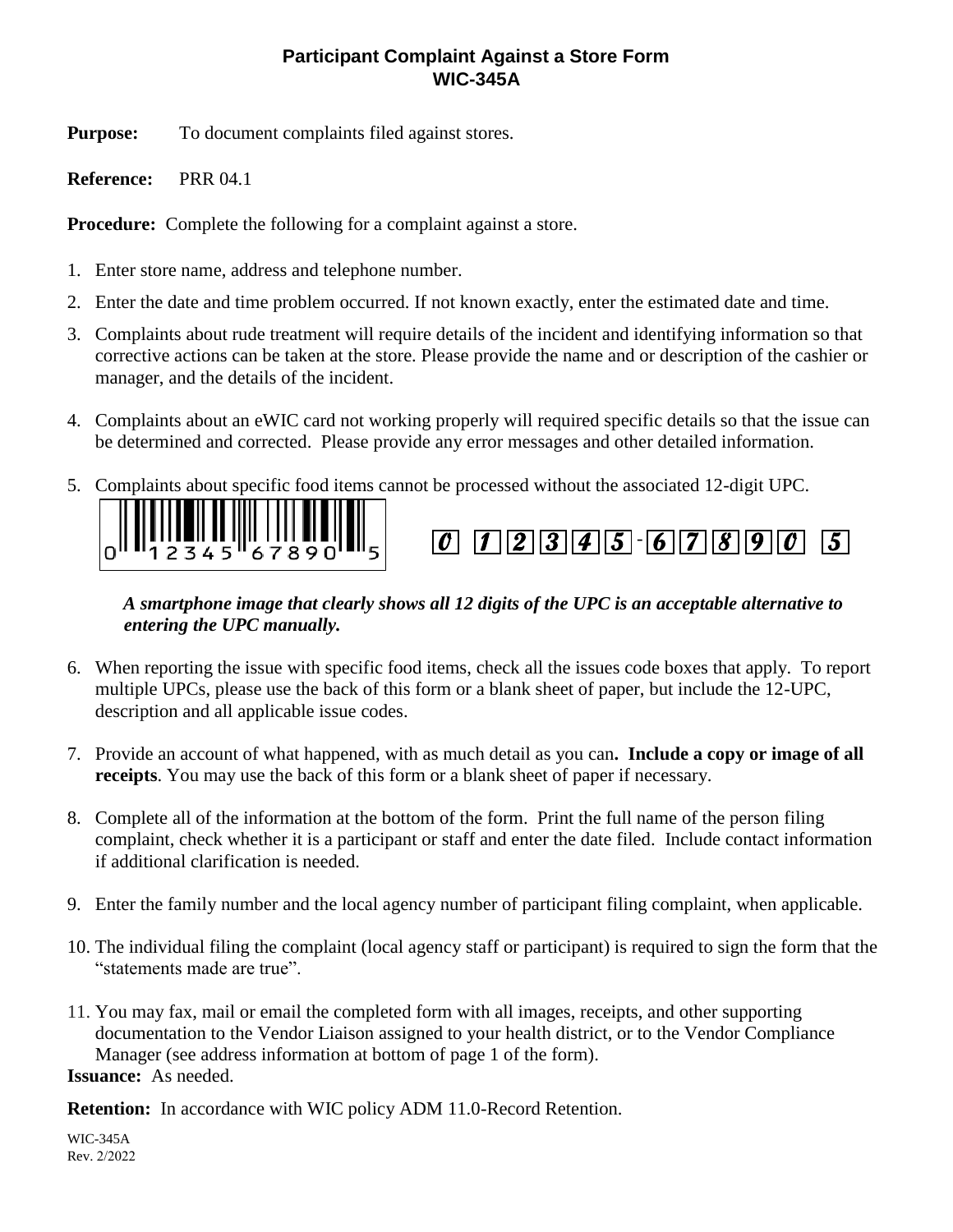## **Participant Complaint Against a Store Form WIC-345A**

| Store Name/Number:                                                                                                                                                                                                                                                                                                                                                                                                                                                                                                                                                                                                                                                                                                                                                                                                                                                                                                                                                                                                                                                                                                                                                                                                                                                                                                                                             |                                                        |
|----------------------------------------------------------------------------------------------------------------------------------------------------------------------------------------------------------------------------------------------------------------------------------------------------------------------------------------------------------------------------------------------------------------------------------------------------------------------------------------------------------------------------------------------------------------------------------------------------------------------------------------------------------------------------------------------------------------------------------------------------------------------------------------------------------------------------------------------------------------------------------------------------------------------------------------------------------------------------------------------------------------------------------------------------------------------------------------------------------------------------------------------------------------------------------------------------------------------------------------------------------------------------------------------------------------------------------------------------------------|--------------------------------------------------------|
| Address:                                                                                                                                                                                                                                                                                                                                                                                                                                                                                                                                                                                                                                                                                                                                                                                                                                                                                                                                                                                                                                                                                                                                                                                                                                                                                                                                                       |                                                        |
|                                                                                                                                                                                                                                                                                                                                                                                                                                                                                                                                                                                                                                                                                                                                                                                                                                                                                                                                                                                                                                                                                                                                                                                                                                                                                                                                                                | Store Telephone #                                      |
| Date of Problem:                                                                                                                                                                                                                                                                                                                                                                                                                                                                                                                                                                                                                                                                                                                                                                                                                                                                                                                                                                                                                                                                                                                                                                                                                                                                                                                                               | Time of Problem                                        |
| 1. Cashier or other store employee was rude. Provide details in the Additional Information section below.<br>Cashier/Manager Name: Description (Race, Gender, etc.)<br>2. Unable to use eWIC card for purchase at the store. Provide details (Error messages, etc.) in the<br>Additional Information section below.<br>3. Issue with specific food items. For each food item, enter UPC (or image of UPC), description and the issue<br>code from the list below. Report additional UPCs using the Additional Information section below.<br>A. Item was scanned<br>C. Unable to purchase<br>E. Advised to purchase a different item<br>D. Cashier would not allow item F. Store does not use WIC shelf labels<br>B. Item was NOT scanned<br>UPC#1 (Required, or photo of UPC included):<br><b>Item Description:</b><br> A  B  C  D  E  F <br>Issue (Use code from list of issues above. Check all that apply):<br>UPC#2 (Required, or photo of UPC included):<br><b>Item Description:</b><br>$\lfloor A \rfloor$ $\lfloor B \rfloor$ $\lfloor C \rfloor$ $\lfloor D \rfloor$ $\lfloor E \rfloor$ $\lfloor F \rfloor$<br>Issue (Use code from list of issues above. Check all that apply):<br>4. Other (Provide details in Additional Information section below):<br><b>Additional Information</b> (Continue on back of form or additional pages as necessary): |                                                        |
|                                                                                                                                                                                                                                                                                                                                                                                                                                                                                                                                                                                                                                                                                                                                                                                                                                                                                                                                                                                                                                                                                                                                                                                                                                                                                                                                                                |                                                        |
|                                                                                                                                                                                                                                                                                                                                                                                                                                                                                                                                                                                                                                                                                                                                                                                                                                                                                                                                                                                                                                                                                                                                                                                                                                                                                                                                                                | (Participant) $\Box$<br>$\bigcup$ (Local Agency Staff) |
| eWIC Family ID:                                                                                                                                                                                                                                                                                                                                                                                                                                                                                                                                                                                                                                                                                                                                                                                                                                                                                                                                                                                                                                                                                                                                                                                                                                                                                                                                                | Phone #:                                               |
| <b>Participant Email Address</b><br>and the control of the control of the control of the control of the control of the control of                                                                                                                                                                                                                                                                                                                                                                                                                                                                                                                                                                                                                                                                                                                                                                                                                                                                                                                                                                                                                                                                                                                                                                                                                              | (Required to receive updates)                          |
| <b>Local Agency Email Address</b>                                                                                                                                                                                                                                                                                                                                                                                                                                                                                                                                                                                                                                                                                                                                                                                                                                                                                                                                                                                                                                                                                                                                                                                                                                                                                                                              |                                                        |
| The statements I have made are true                                                                                                                                                                                                                                                                                                                                                                                                                                                                                                                                                                                                                                                                                                                                                                                                                                                                                                                                                                                                                                                                                                                                                                                                                                                                                                                            |                                                        |
| Signature                                                                                                                                                                                                                                                                                                                                                                                                                                                                                                                                                                                                                                                                                                                                                                                                                                                                                                                                                                                                                                                                                                                                                                                                                                                                                                                                                      | Date                                                   |
| Save the completed PDF form page with a unique name.                                                                                                                                                                                                                                                                                                                                                                                                                                                                                                                                                                                                                                                                                                                                                                                                                                                                                                                                                                                                                                                                                                                                                                                                                                                                                                           |                                                        |

Mail: State WIC Office, Vendor Compliance Team Manager, 109 Governor St., 8<sup>th</sup> Floor, Richmond, VA 23219 Email: WIC\_Retailer@vdh.virginia.gov WIC-345A Rev. 2/2022 Fax: (804)-864-7851 or (804)-864-7854